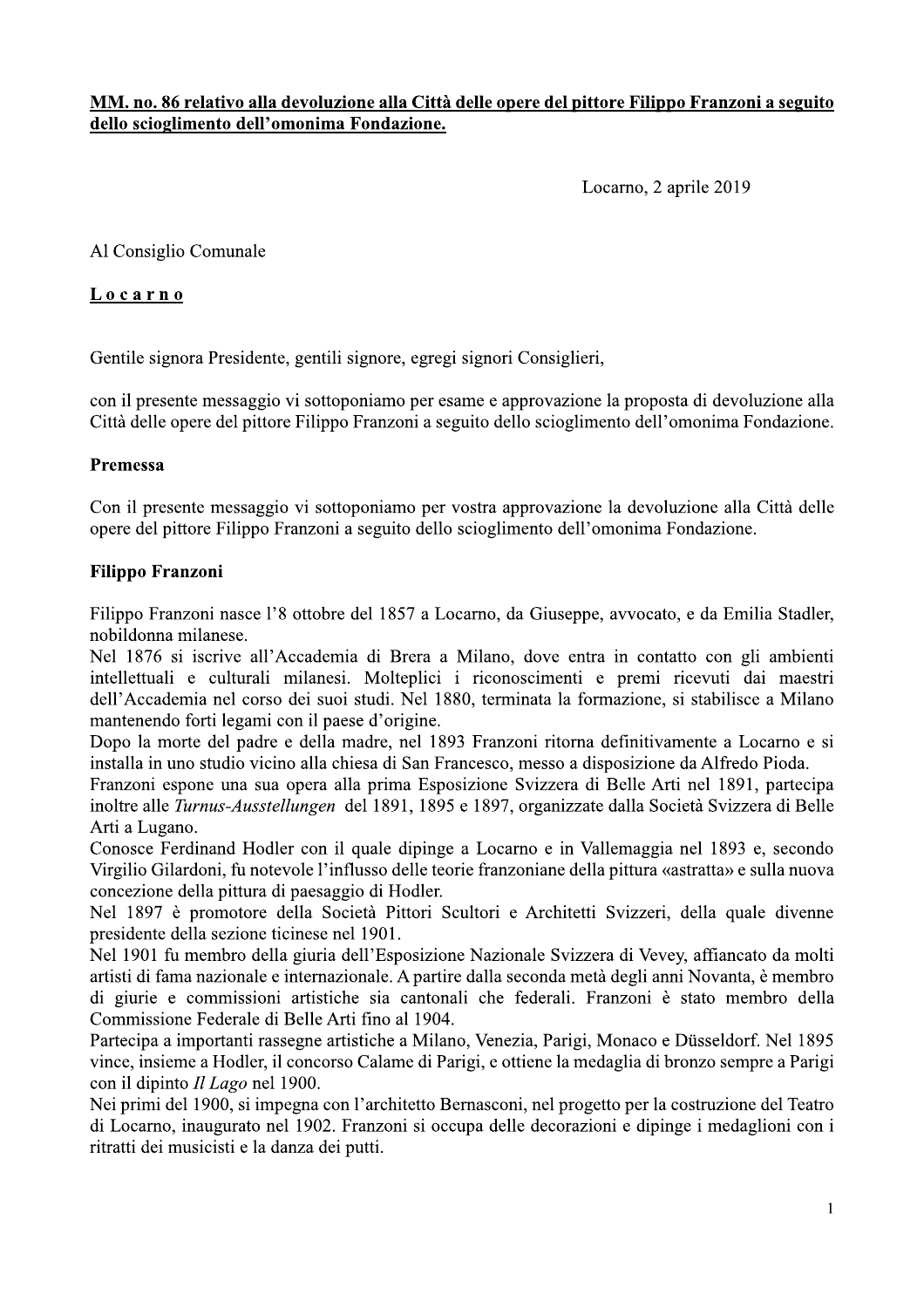Tra il 1903 e il 1906 Franzoni, già malato, si avvicina alla comunità naturista di Henry Ödenkoven insediatasi sul Monte Verità di Ascona. Continua a dipingere riferendosi alle teorie teosofiche e guarda anche alla visione simbolista legata all'arte figurativa tedesca.

A causa del peggioramento di salute, Franzoni, nel 1909, viene ricoverato nella clinica psichiatrica di Mendrisio, dove si spegne il 17 marzo 1911.

### La Fondazione Filippo Franzoni e la Convenzione con la Città

Per volontà dei nipoti Pia e Luca Balli nel 1987 venne costituita la Fondazione Filippo Franzoni con lo scopo di salvaguardare le opere del pittore Locarnese.

Nello stesso anno venne stipulata una Convenzione con la Città di Locarno che prevedeva la messa a disposizione dell'intero patrimonio della Fondazione con l'obiettivo di favorire la conoscenza e diffondere l'opera del Franzoni. In particolare la Città si impegnava a esporre le opere presso il Museo civico e a pubblicare il catalogo degli oltre 250 tra dipinti, acquarelli e disegni dell'artista e a dedicargli uno spazio espositivo permanente all'interno del Museo cittadino. La Convenzione ha una durata indeterminata e può essere disdetta la prima volta dopo 50 anni con un preavviso di due anni. La collezione della Fondazione Filippo Franzoni conta circa 350 opere tra dipinti, acquarelli e disegni. Tuttavia, la produzione franzoniana è ancor più vasta ed è diffusa in diverse collezioni private. Nel corso degli anni la Fondazione si è impegnata a recuperare i dipinti dell'artista locarnese.

Tutte le opere della collezione si trovano nei depositi d'arte della Città di Locarno, fatta eccezione per il dipinto intitolato Narciso che si trova in deposito presso la Fondazione Museo d'Arte della Svizzera Italiana di Lugano.

Le opere raffigurano ritratti e paesaggi. Numerosi sono i dipinti che ritraggono Locarno: il lago, il porto, il bosco Isolino, il mercato e la piazza Grande, e ancora la Madonna del Sasso a Orselina, la riva del lago di Ascona, le campagne di Solduno, le chiese e cappelle in Vallemaggia. Durante il suo soggiorno al Monte Verità le raffigurazioni variano verso paesaggi boschivi, incantati con figurine mistiche danzanti.

### Significato delle opere di Franzoni

L'opera di Franzoni si inserisce a cavallo tra Ottocento e Novecento e si sviluppa tra la realtà culturale della Milano borghese della seconda metà dell'Ottocento e quella moderna Svizzera di inizio Novecento, tra tradizione e innovazione. Le opere sono la testimonianza dell'epoca così come del suo vissuto e del suo percorso artistico. Una pittura di forte influenza lombarda, nelle opere giovanili, e che muta verso una pittura legata alla cultura simbolista tedesca.

Le opere della Fondazione sono l'importante testimonianza, unica nel suo genere e completa, della vita del Locarnese tra Ottocento e Novecento.

L'opera pittorica rappresenta inoltre il percorso di un artista che ha lavorato nella continuità della tradizione dei maestri ma che, al tempo stesso, si è aperto a innovazioni nei materiali che il progresso tecnologico andava offrendo.

L'importanza del suo lavoro viene confermata dalla sua partecipazione alle prestigiose esposizioni d'arte dell'epoca e dalla sua presenza nelle commissioni d'arte svizzere.

Durante il suo percorso, stringe amicizia con molti rinomati artisti italiani e svizzeri, con i quali condivide la passione per l'arte evidenziata da una reciproca influenza. Tra questi legami è importante sottolineare i rapporti con Giovanni Segantini, Vittore Grubicy de Dragon e Gaetano Previati, esponenti del Divisionismo, conosciuti sull'Isola di Brissago quando era ospite della baronessa russa Antonietta Saint-Léger; intrattiene contatti con artisti ticinesi, tra cui Edoardo Berta con il quale resterà in contatto per quasi tutta la vita; e con un ampia cerchia di artisti svizzeri simbolo dell'arte figurativa, tra cui Ferdinand Hodler e Cuno Amiet.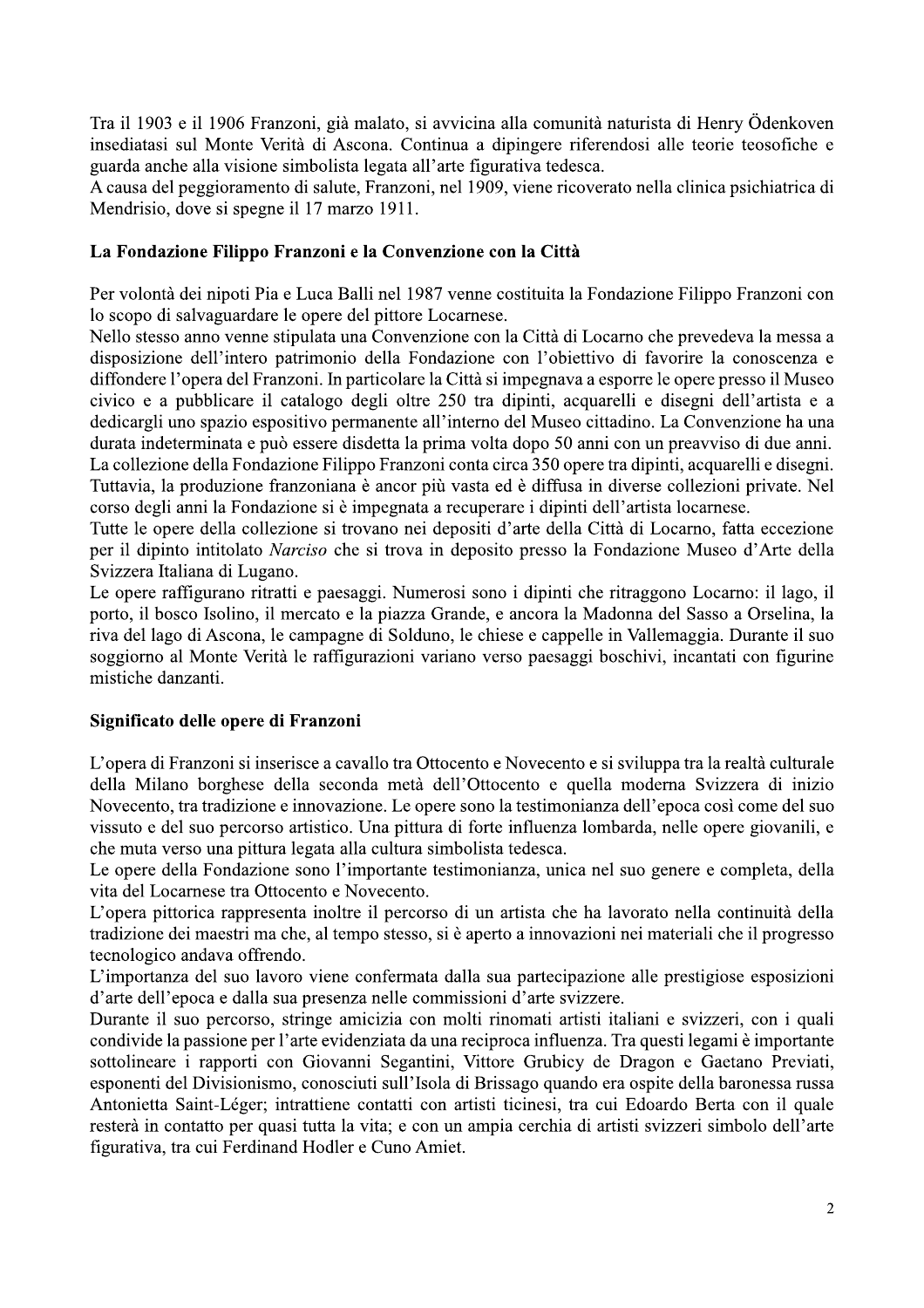## Lo scioglimento della Fondazione e la devoluzione delle opere alla Città

A partire dal 2016, con l'entrata nel Consiglio di Fondazione del municipale Giuseppe Cotti e del Direttore Rudy Chiappini, si sono intensificati i rapporti fra la Fondazione e la Città.

Va precisato che la Fondazione non ha da tempo liquidità per il perseguimento degli scopi statutari. Invero esiste un legato a favore della Fondazione in caso di vendita di Villa Liverpool o della casa in Via Ramogna di proprietà degli eredi di Pia Balli. Si tratta tuttavia di un'aspettativa che a 7 anni dalla morte di Pia Balli non si è realizzata e che difficilmente si realizzerà in un prossimo avvenire.

Con la scomparsa dei soci fondatori e la conseguente mancanza di liquidità la Fondazione si è trovata sempre più in difficoltà, giungendo a ventilare già nel 2017 la possibilità di trasferire il patrimonio della Fondazione, nello specifico tutte le opere di Filippo Franzoni, alla Città.

Dopo lunghe trattative, un'attenta valutazione delle problematiche legali connesse all'operazione e sentito il parere dell'Ufficio della Vigilanza sulle Fondazioni, il Consiglio della Fondazione Franzoni ha proposto al Municipio lo scioglimento della Fondazione mediante simultanea cessione al Comune di Locarno del fondo delle opere di Filippo Franzoni e con l'assunzione pure simultanea di tutti i costi legati al mantenimento delle opere stesse e della realizzazione degli scopi originari di valorizzazione della produzione artistica del pittore.

Il Municipio nel giugno scorso ha aderito in linea di principio a questa proposta, fatta salva la decisione del Consiglio Comunale, impegnandosi come richiesto dalla Fondazione a considerare le opere del Franzoni come "beni amministrativi", quindi inalienabili.

# La procedura

Per poter far sì è che il patrimonio artistico dalla Fondazione Franzoni passi alla Città, andrà seguito l'iter sotto descritto.

Passo imprescindibile per poter eseguire il trapasso è l'approvazione dell'Esecutivo cittadino al trasferimento dei beni della Fondazione alla Città, con conferma nel medesimo tempo che la Città si impegnerà a realizzare gli scopi originali della Fondazione.

Qualora il Consiglio Comunale aderisse alla proposta, il Municipio redigerà una lettera all'attenzione della Fondazione Franzoni nella quale dichiarerà l'impegno di realizzare gli scopi originali della Fondazione.

Alla ricezione della lettera la Fondazione trasferirà il suo patrimonio alla Città, così facendo liquiderà il suo patrimonio, elemento quest'ultimo essenziale per sopprimere la Fondazione.

Una volta avvenuto il trasferimento, la Fondazione trasmetterà all'ufficio di vigilanza sulle fondazioni e LPP della Svizzera orientale: la dichiarazione del Municipio nella quale si dichiara l'impegno di realizzare gli scopi originali della Fondazione, l'estratto bancario nel quale si evince che la fondazione non ha più capitale e copia del verbale della seduta del Consiglio di Fondazione dove è stata presa la decisone di soppressione.

Alla ricezione della documentazione l'ufficio di vigilanza sulle fondazioni e LPP della Svizzera orientale procederà allo scioglimento della Fondazione Franzoni.

# Conclusione

Si tratta di un messaggio molto importante, che se accettato consentirà di legare indissolubilmente l'opera di Franzoni alla sua Città. Se è vero che oggi esiste una Convenzione, questa ha una precisa scadenza ed al termine della stessa il Consiglio di Fondazione sarà libero di valutare accordi con altri enti. Si tratta di un'eventualità, per quanto non attuale, che il Municipio intende assolutamente evitare.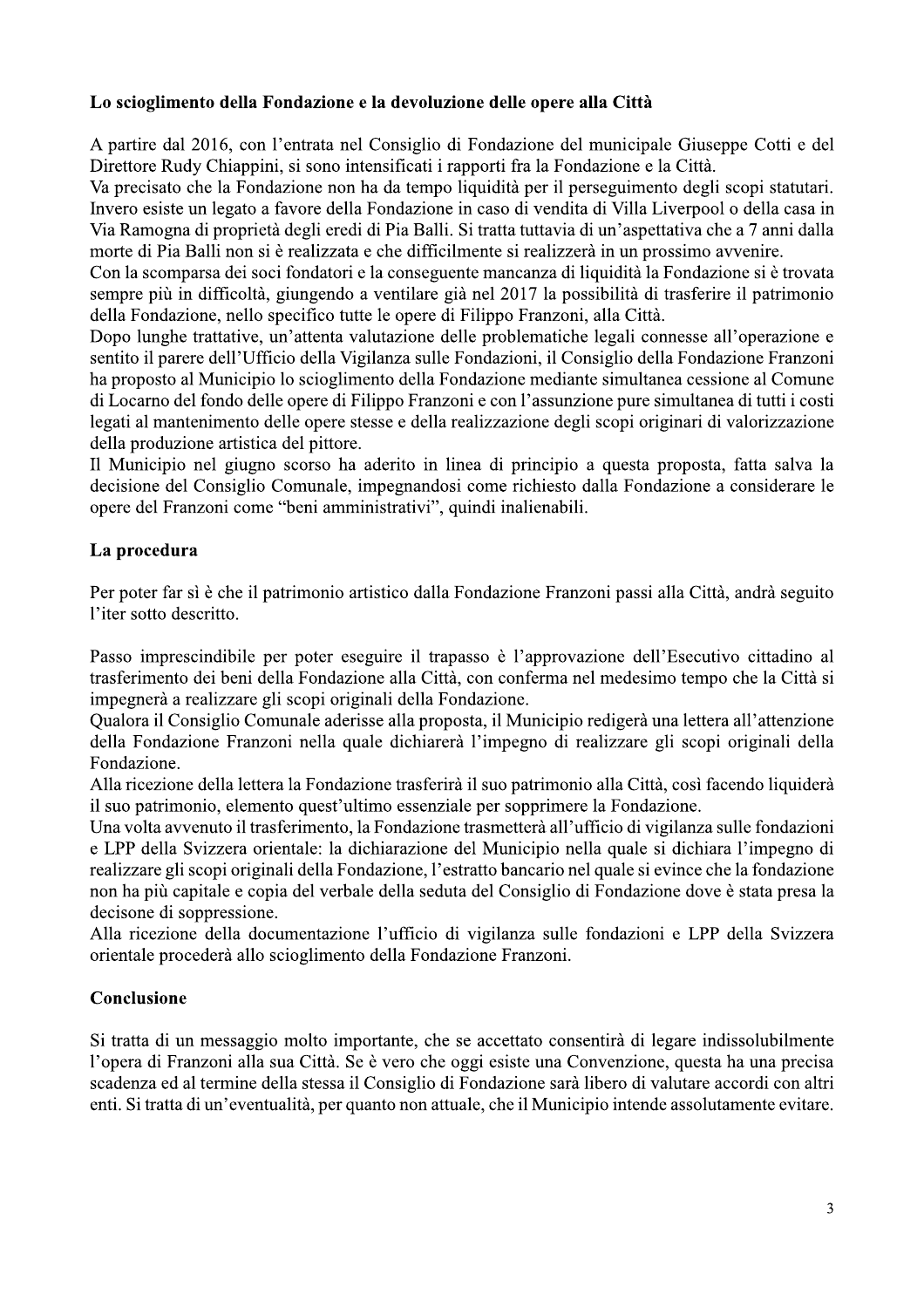D'altronde il Comune già si occupa della conservazione di questo importante patrimonio artistico e, a breve con l'apertura del museo di Casorella, della sua esposizione. È giusto e doveroso infine che sia la Città a farsi promotrice degli scopi statutari.

Il Municipio non nasconde il proprio entusiasmo nel poter concludere questa importante operazione e vi invita pertanto a risolvere:

- 1. È accettato il trasferimento dei beni dalla Fondazione Filippo Franzoni in Locarno alla Città di Locarno.
- 2. La Collezione Fondazione Filippo Franzoni è inserita tra i beni amministrativi della Città.
- 3. Con il trapasso dei beni la Città di Locarno si impegnerà a realizzare gli scopi originali della fondazione.
- 4. Il Municipio è incaricato di dare seguito alla decisione del Consiglio Comunale.

Con la massima stima.

Per il Municipio

Il Sindaco:

Il Segretario:

ing. Alain Scherrer

avv. Marco Gerosa

Allegati:

- elenco opere

- statuto

Questo messaggio municipale è trasmesso per esame e preavviso alla Commissione della **Gestione.**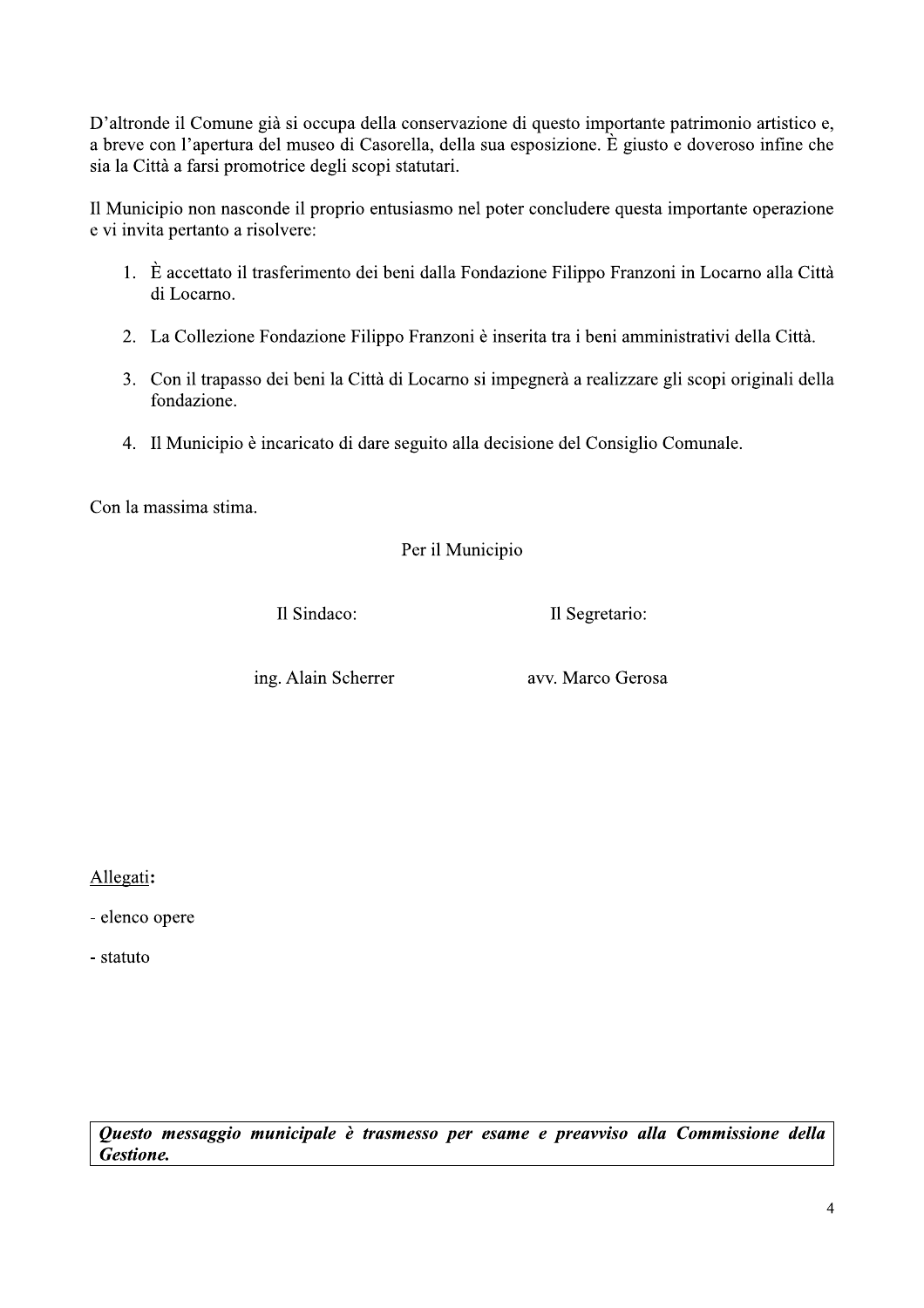# ELENCO OPERE FILIPPO FRANZONI, LOCARNO (IN DEPOSITO DALLA FONDAZIONE FRANZONI)

| <b>TEMA</b> | <b>TITOLO OPERA</b>                                   | IN. INV. | <b>TECNICA</b>                     | <b>MISURE</b> |
|-------------|-------------------------------------------------------|----------|------------------------------------|---------------|
|             |                                                       |          |                                    | <b>IN CM</b>  |
|             |                                                       |          |                                    |               |
| 1. RITRATTI | Ritratto della madre                                  | cat. 1   | olio su tela                       | 65x49.5       |
|             | Autoritratto                                          | cat. 2   | lolio su tavola                    | 40x25         |
|             | <b>Bosco Isolino</b>                                  | cat. 2a  | olio su tavola                     | 40x25         |
|             | Ritratto di ragazza                                   | cat. 3   | olio su tavola                     | 36.5x24       |
|             | Spiaggia - Delta della Maggia                         | cat. 3a  | olio su tavola                     | 24x36.5       |
|             | Ritratto della signora Farinelli                      | cat. 4   | olio su tela                       | 48x46         |
|             | Ritratto infantile di Bruno Beretta I                 | cat. 5   | olio su tela                       | 29x21         |
|             | Ritratto infantile di Bruno Beretta II                | cat. 6   | olio su tavola                     | 18.5x16       |
|             | Ritratto infantile di Ebe Beretta                     | cat. 7   | lolio su tela                      | 33x20.5       |
|             | Ritratto giovanile della domestica Margherita Massera | cat. 8   | lolio su tela                      | 59x46         |
|             | Ritratto di contadina                                 | cat. 9   | olio su tela                       | 45x30         |
|             | Ritratto di vecchio                                   | cat. 10  | olio su tela                       | 37x25         |
|             | Ritratto di signora con cappello                      | cat. 11  | olio su tela                       | 39x33         |
|             | Ritratto del signor Farinelli                         | cat. 12  | olio su tela                       | 47x36         |
|             | Ritratto del signor Farinelli                         |          | lolio su tela                      |               |
|             | Ritratto di giovane con la mantilla                   | cat. 13  | lolio su tela                      | 41x29         |
|             | Ritratto della madre con gatto                        | cat. 14  | carboncino su carta                | 33x26         |
|             | La madre                                              | cat. 15  | Icarboncino su carta               | 62x47.5       |
|             | Ritratto di vecchio con barba fluente                 | cat. 16  | acquarello su carta                | 27x19.5       |
|             | La nipote Lulu                                        | cat. 17  | Imatita su carta                   | 13x8          |
|             | La nipote Marcelle                                    | cat. 17a | matita su carta                    | 13x8          |
|             | Ritratto di signora                                   | cat. 18  | matita su carta                    | 11x9.5        |
|             | Ritratto di Alfredo Pioda                             | cat. 18a | Imatita su carta                   | 11x9.5        |
|             | Ritratto infantile di Bruno Beretta                   | cat. 19  | matita su carta                    | 45x31         |
|             | <b>Alfredo Pioda</b>                                  | cat. 20  | matita su carta                    | 13x8          |
|             | Il dottor Vivanti                                     | cat. 21  | matita su carta                    | 9.5x6         |
|             | Ritratto di signore barbuto                           | cat. 22  | Imatita su carta                   | 8x6           |
|             | <b>Autoritratto</b>                                   | cat. 23  | matita su carta                    | 14x12         |
|             | Ritratto di Francesco Chiesa                          | cat. 24  | lmatita su carta                   | 9.5x5.5       |
|             | <b>Autoritratto</b>                                   | cat. 25  | matita su carta                    | 14x13         |
|             |                                                       |          |                                    |               |
| 2. PAESAGGI | Il Camoghè                                            | cat. 26  | olio su tela appoggiata su tavola  | 22x32.5       |
|             | Il Delta della Maggia                                 | cat. 27  | olio su tavola                     | 13x18.5       |
|             | Il ponticello sul Remorino                            | cat. 28  | lolio su tavola                    | 33x22.5       |
|             | Saleggi di Locarno                                    | cat. 29  | lolio su tela inchiodata su tavola | 32x29         |
|             | Il ponticello sul Remorino                            | cat. 30  | olio su cartone                    | 31x23         |
|             | Madonna del Sasso                                     | cat. 31  | lolio su tavola                    | 43.5x43.5     |
|             | Ponte con diligenza                                   | cat. 32  | olio su tela                       | 50x59         |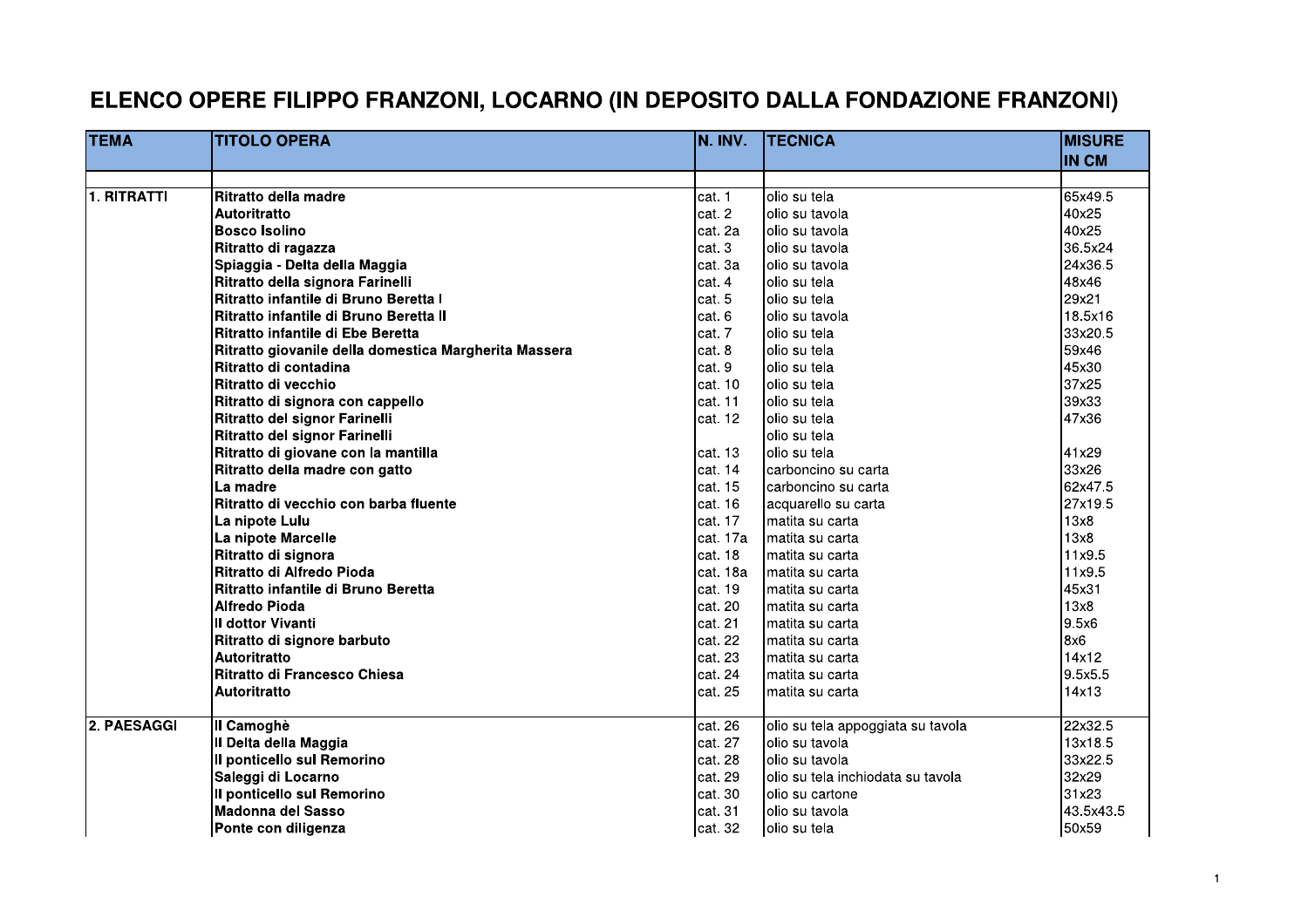| <b>Bosco</b>                              | cat. 33   | olio su tela               | 38.5x40.5 |
|-------------------------------------------|-----------|----------------------------|-----------|
| Campanile di Lodano in Valle Maggia       | cat. 34   | lolio su cartone           | 41x31     |
| Campagna di Solduno                       | cat. 35   | olio e matita su tela      | 42.5x32   |
| Isolino azzurro                           | cat. 36   | lolio su cartone intelato  | 25x35     |
| Tombe romane a Concordia                  | cat. 37   | olio su tela               | 66x140    |
| Saleggi                                   | cat. 38   | tempera su cartone         | 25x36     |
| Tre alberi                                | cat. 39   | olio su tavola             | 40x24     |
| Abbozzo di autoritratto                   | cat. 39a  | tempera e matita su tavola | 40x2      |
| Cimalmotto                                | cat. 40   | lolio su tela              | 19x24.5   |
| Temporale a Campo (Cimalmotto?)           | cat. 41   | olio su tavola             | 42x24     |
| San Quirico                               | cat. 42   | lolio su tavola            | 41.5x38.5 |
| Rustico a Rivapiana                       | cat. 43   | lolio su tavola            | 32.5x22   |
| Sottobosco                                | cat. 44   | olio su cartone            | 26.5x36   |
| Il ponte di Remorino                      | cat. 45   | lolio su carta             | 16x20     |
| Muralto d'inverno                         | cat. 46   | olio su tavola             | 18.5x24.5 |
| Pittori al cavalletto                     | cat. 46a  | lolio su tavola            | 18.5x24.5 |
| Il Ghiridone verso Losone                 | cat. 47   | lolio su tavola            | 19.5x32.5 |
| <b>Minusio</b>                            | cat. 48   | olio su tavola             | 26x34     |
| Schizzi di paesaggio, macchie             | cat. 48a  | lolio su tavola            | 26x34     |
| Ascona                                    | cat. 49   | Iolio su cartone           | 17x25     |
| Spiaggia di Rivapiana                     | cat. 50   | olio su cartone            | 48.5x31   |
| Spiaggia con il Ghiridone                 | cat. 51   | lolio su tavola            | 30x40     |
| Studi di teste                            | lcat. 51a | lolio su tavola            | 30x40     |
| Ghiridone nella tempesta                  | cat. 52   | lolio su tela              | 26x19     |
| Saleggi - due alberi                      | cat. 53   | lolio su cartone           | 18x22     |
| Saleggi - sottobosco                      | cat. 54   | lolio su cartone           | 17x22     |
| Saleggi                                   | cat. 55   | lolio su tela              | 25x34     |
| Bosco Isolino - due alberi                | cat. 56   | Iolio su tela              | 35x25     |
| Saleggi in autunno - schizzi di paesaggio | cat. 57   | lolio su tela              | 38x31     |
| Lanca ai Saleggi                          | cat. 58   | Iolio su tela              | 23x18     |
| Saleggi                                   | cat. 59   | olio e tempera su carta    | 23x16.5   |
| <b>Bosco dell'Isolino</b>                 | cat. 60   | olio e tempera su tela     | 35x42     |
| Il ponte sul Remorino                     | cat. 61   | lolio su cartone           | 22.5x27   |
| Due alberi - paesaggio autunnale          | cat. 62   | olio e tempera su tela     | 37x51     |
| Bosco dell'Isolino - autunno              | cat. 63   | lolio su tela              | 62x41     |
| Valle Maggia                              | cat. 64   | lolio su tela              | 68x51     |
| Maggia                                    | cat. 65   | olio su tela               | 40x60     |
| Lodano                                    | cat. 66   | olio su legno              | 23x32.5   |
| La chiesa di Maggia                       | cat. 67   | olio e tempera su tavola   | 30x40     |
| Abbozzi; nudo, testa di donna, paesaggi   | cat. 67a  | olio su tavola             | 40x30     |
| Prato a Cimalmotto                        | cat. 68   | lolio su tela              | 40x31     |
| Paesaggio alpino                          | cat. 69   | Iolio su tela              | 22x16     |
| Canale a Venezia                          | cat. 70   | olio su cartone intelato   | 18.5x26   |
| III Lago Maggiore dal Monte Verità        | cat. 71   | olio su tavola             | 26x41     |

 $\mathbf{I}$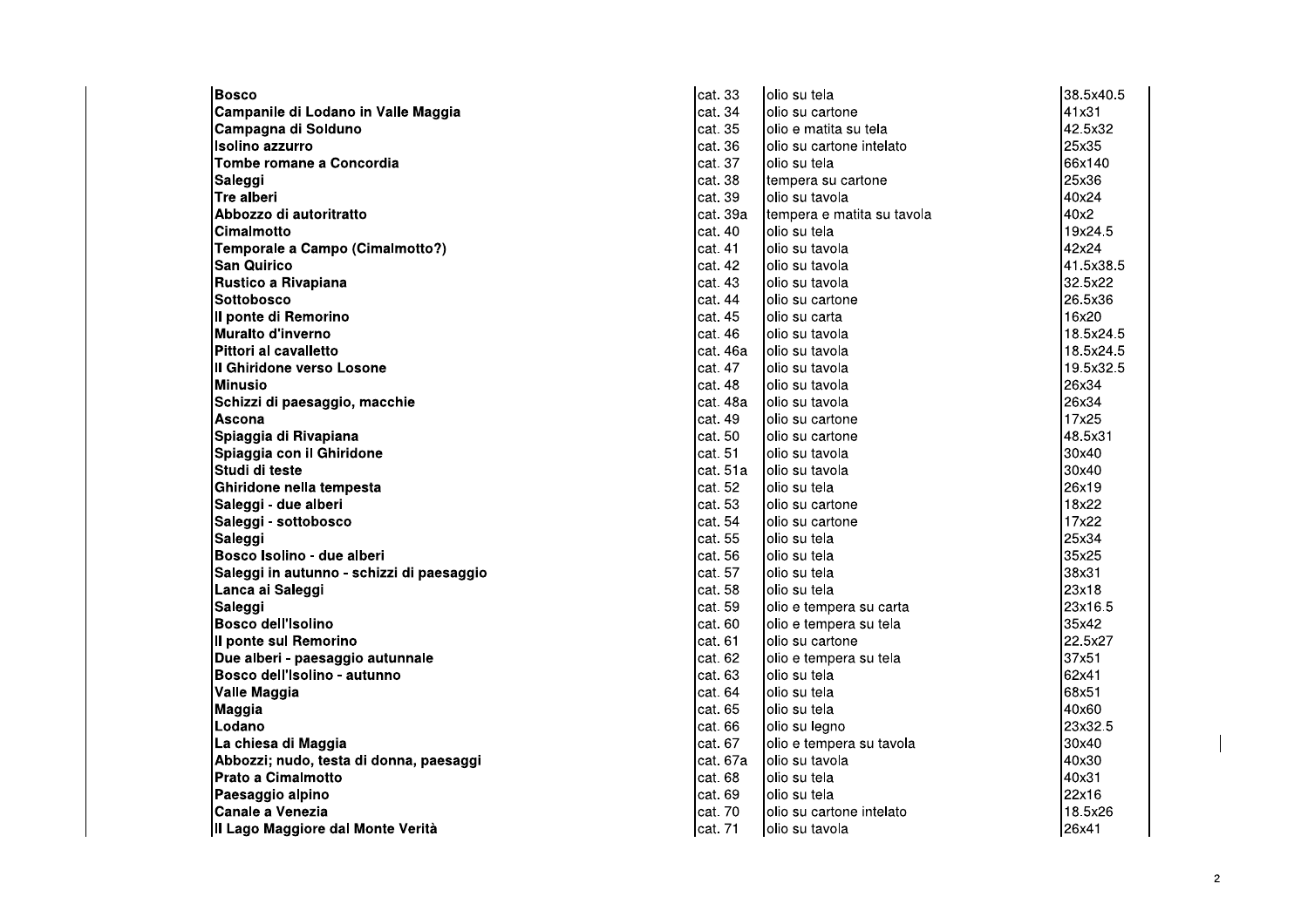| Abbozzi della decorazione del teatro di Locarno              | cat. 71a  | olio su tavola                         | 41x26     |
|--------------------------------------------------------------|-----------|----------------------------------------|-----------|
| Arcobaleno                                                   | cat. 72   | olio su tela                           | 40x30     |
| Albero colpito dal fulmine                                   | cat. 73   | olio su tela                           | 40x27     |
| Ciliegio in fiore                                            | cat. 74   | lolio su tela                          | 43x33     |
| Il Lago Maggiore visto da Monte Verità                       | cat. 75   | lolio su tela                          | 30x53     |
| Castello di Locarno                                          | cat. 76   | lolio su tela                          | 36x27     |
| Riva di Minusio con San Quirico                              | cat. 77   | lolio su tela                          | 24x46     |
| Ascona                                                       | cat. 78   | olio su tela                           | 35x25     |
| Il ponte sul Remorino                                        | cat. 79   | olio su cartoncino                     | 25x32     |
| Tre mucche                                                   | cat. 79a  | matita su cartoncino                   | 25x32     |
| Tre paesaggi: notturno; delta della Maggia; neve             | cat. 80   | olio su tela                           | 19x44     |
| Paesaggio lacustre                                           | cat. 81   | lolio su tela                          | 28x39     |
| Villaggio di montagna                                        | cat. 82   | lolio su tela                          | 26x36     |
| <b>Cascine a Cimalmotto</b>                                  | cat. 83   | olio su tela                           | 47x62     |
| Burbaglio durante il temporale                               | cat. 84   | olio su tela                           | 35x59     |
| Saleggi                                                      | cat. 85   | olio su cartone incollato su tela      | 15x24     |
| Saleggi con il Ghiridone                                     | cat. 86   | olio e tempera su cartone              | 43x61     |
| Lodano                                                       | cat. 87   | tempera e olio su cartone              | 25x34     |
| La cappella rossa                                            | cat. 88   | acquarello su cartone                  | 10.5x16   |
| <b>San Quirico</b>                                           | cat. 89   | acquarello su carta                    | 29.5x28   |
| Schizzo di figura maschile                                   | cat. 89a  | matita e acquarello su carta           | 29.5x28   |
| Paesaggio                                                    | cat. 90   | acquarello su carta                    | 11.5x13.5 |
| Cappella con donna                                           | cat. 91   | acquarello e matita su carta           | 15x9      |
| Cornice ornamentale, vaso, scena sacra                       | cat. 91a  | matita su carta                        | 15x9      |
| Paesaggio - Maggia                                           | cat. 92   | acquarello e matita su carta           | 9x14      |
| Due angeli                                                   | cat. 92a  | acquarello su carta                    | 9x14      |
| Saleggi - impressione                                        | cat. 93   | tempera su cartone                     | 30x23.5   |
| Saleggi - alberi spogli                                      | cat. 94   | acquarello su cartone                  | 16.5x18.5 |
| Alberi e il Ghiridone                                        | cat. 95   | tempera su cartone                     | 35x47.5   |
| Paesaggio                                                    | cat. 95a  | matita colorata su cartone             | 35x47.5   |
| Riva con barche                                              | cat. 96   | acquarello su carta                    | 10.5x16   |
| Riva di Minusio con San Quirico                              | cat. 96a  | acquarello su carta                    | 10.5x16   |
| Saleggi                                                      | cat. 97   | acquarello su carta                    | 22x31     |
| Il ponte sul Remorino                                        | cat. 98   | acquarello su carta                    | 21x16     |
| <b>Case a Cimalmotto</b>                                     | cat. 99   | tempera e acquarello su cartone        | 37x27     |
| Sottobosco con due alberi incrociati                         | cat. 100  | tempera su carta                       | 35x25     |
| <b>San Quirico</b>                                           | cat. 101  | tempera e olio su carta                | 25x35     |
| II delta della Maggia                                        | cat. 102  | tempera su cartoncino                  | 45x30     |
| Abbozzi: profilo di uomo; studi prospettici; prove di colore | cat. 102a | tempera e matita su cartoncino         | 45x30     |
| Il ponte sul Remorino                                        | cat. 103  | tempera e olio su cartone              | 38x79.5   |
| Il ponte di Remorino                                         | cat. 104  | tempera e matita su carta              | 51x66     |
| La Ca' di ferro                                              | cat. 104a | tempera e matita su carta              | 66x51     |
| Prato con alberi                                             | cat. 105  | acquarello e matita su carta           | 17x25     |
| lProfilo di donna                                            |           | cat. 105a acquarello e matita su carta | 17x25     |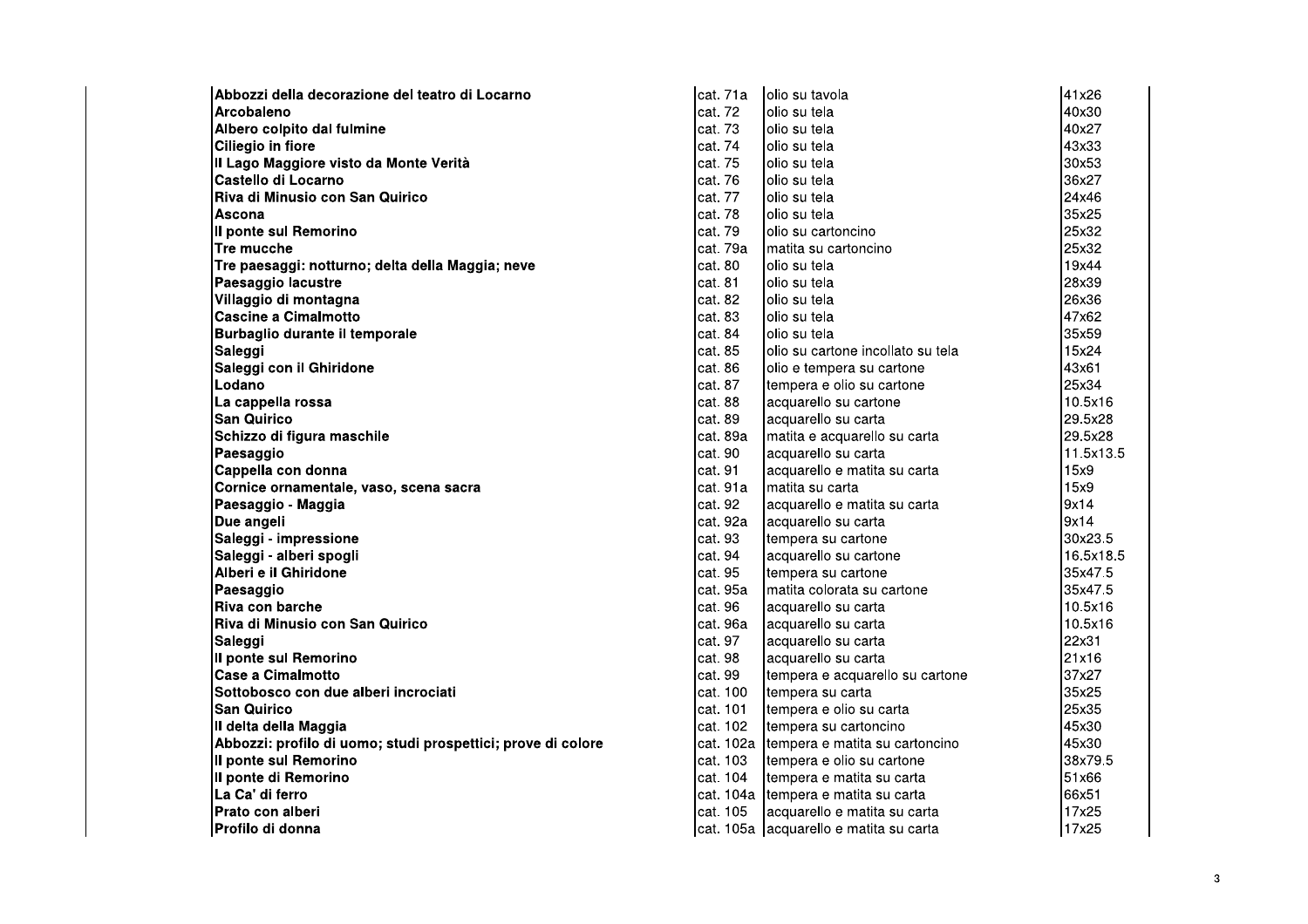Paesaggio con larici Marina con albero Chiesetta di montagna Casa valmaggese, paesaggio con alberi, prove di colore Vallone San Quirico, lago e barca Abbozzi: paesaggi; mucca; testa infantile; prove di colore Ponte lwassen Schizzi: testa; alberi; portico Villaggio nella Svizzera tedesca Schizzo di paesaggio; prove di colore La punta di Burbaglio Ca' di ferro Schizzi: leoni; monumento; cavallo; studi prospettici Fusio Valle Maggia Chiesetta con cipressi Paesaggio rosso Minusio dalla collina Studi di teste e figure Il ponte sul Remorino; schizzi prospettici Saleggi Fregio decorativo Paesaggio con alberi spogli Cane e schizzo **Sottobosco** Studi di testa (Bruno Beretta?) Alberi spogli Paesaggio con strada e paracarri **Bosco Isolino** Bosco Isolino; cornice su carta Paesaggio Il ponte sul Remorino **Chiesa** Abbozzi: due paesaggi; prove di colore Palazzo rosso Il ponte sul Remorino Mucche ai Saleggi Lungolago Lago Maggiore e San Quirico Schizzi: due paesaggi; testa Paesaggio con case; paesaggio montano Paesaggio lacustre

| cat. 106  | acquarello su carta                      | 22x31     |
|-----------|------------------------------------------|-----------|
| cat. 107  | acquarello su carta                      | 18x30     |
| cat. 108  | tempera e matita su carta                | 32.5x50   |
| cat. 108a | acquarello su carta                      | 32.5x50   |
| cat. 109  | tempera su carta                         | 25x17     |
| cat. 110  | acquarello su carta                      | 34x28     |
| cat. 110a | tempera su carta                         | 34x28     |
| cat. 111  | acquarello e matita su carta             | 25x16     |
| cat. 112  | tempera su cartoncino                    | 23x32     |
| cat. 112a | acquarello su cartoncino                 | 23x32     |
| cat. 113  | tempera, inchiostro e matita su carta    | 18x24.5   |
| cat. 114  | acquarello su carta quadrettata          | 25x34     |
| cat. 115  | acquarello e matita su carta             | 12x32     |
| cat. 116  | acquarello su carta                      | 31x22     |
| cat. 116a | acquarello e matita su carta             | 31x22     |
| cat. 117  | tempera e matita su carta                | 31x45     |
| cat. 118  | acquarello e matita su carta             | 21x30     |
| cat. 119  | acquarello su carta                      | 26.5x34   |
| cat. 120  | acquarello su carta                      | 25.5x26   |
| cat. 121  | inchiostro e matita su carta quadrettata | 25.5x34   |
| cat. 121a | sanguigna, acquarello e matita su carta  | 25.5x34   |
| cat. 122  | inchiostro e matita su carta             | 25.5x34   |
| cat. 123  | acquarello su carta                      | 30x16     |
| cat. 123a | acquarello su carta                      | 16x30     |
| cat. 124  | acquarello su carta                      | 20x14     |
| cat. 124a | inchiostro su carta                      | 20x14     |
| cat. 125  | acquarello su carta                      | 17.5x14   |
| cat. 125a | matita su carta                          | 14x17.5   |
| cat. 126  | acquarello e matita su carta quadrettata | 17x11     |
| cat. 127  | acquarello e matita su carta             | 18x12.5   |
| cat. 128  | acquarello e matita su carta             | 16x14     |
| cat. 129  | acquarello e matita su carta             | 13x8      |
| cat. 129a | acquarello e matita su carta             | 13x8      |
| cat. 130  | acquarello e inchiostro su cartoncino    | 7.5x9.5   |
| cat. 131  | acquarello su cartoncino                 | 30x19     |
| cat. 131a | acquarello e matita su cartoncino        | 19x30     |
| cat. 132  | acquarello e matita su carta quadrettata | 11x18     |
| cat. 132a | matita su carta quadrettata              | 11x18     |
| cat. 133  | acquarello su carta                      | 11x12.5   |
| cat. 134  | acquarello su carta                      | 11x13     |
| cat. 135  | tempera su carta                         | 25x32     |
| cat. 136  | matita e inchiostro su carta             | 26x30     |
| cat. 137  | acquarello su carta                      | 11.5x18   |
| cat. 138  | tempera e matita su carta                | 15.5x24.5 |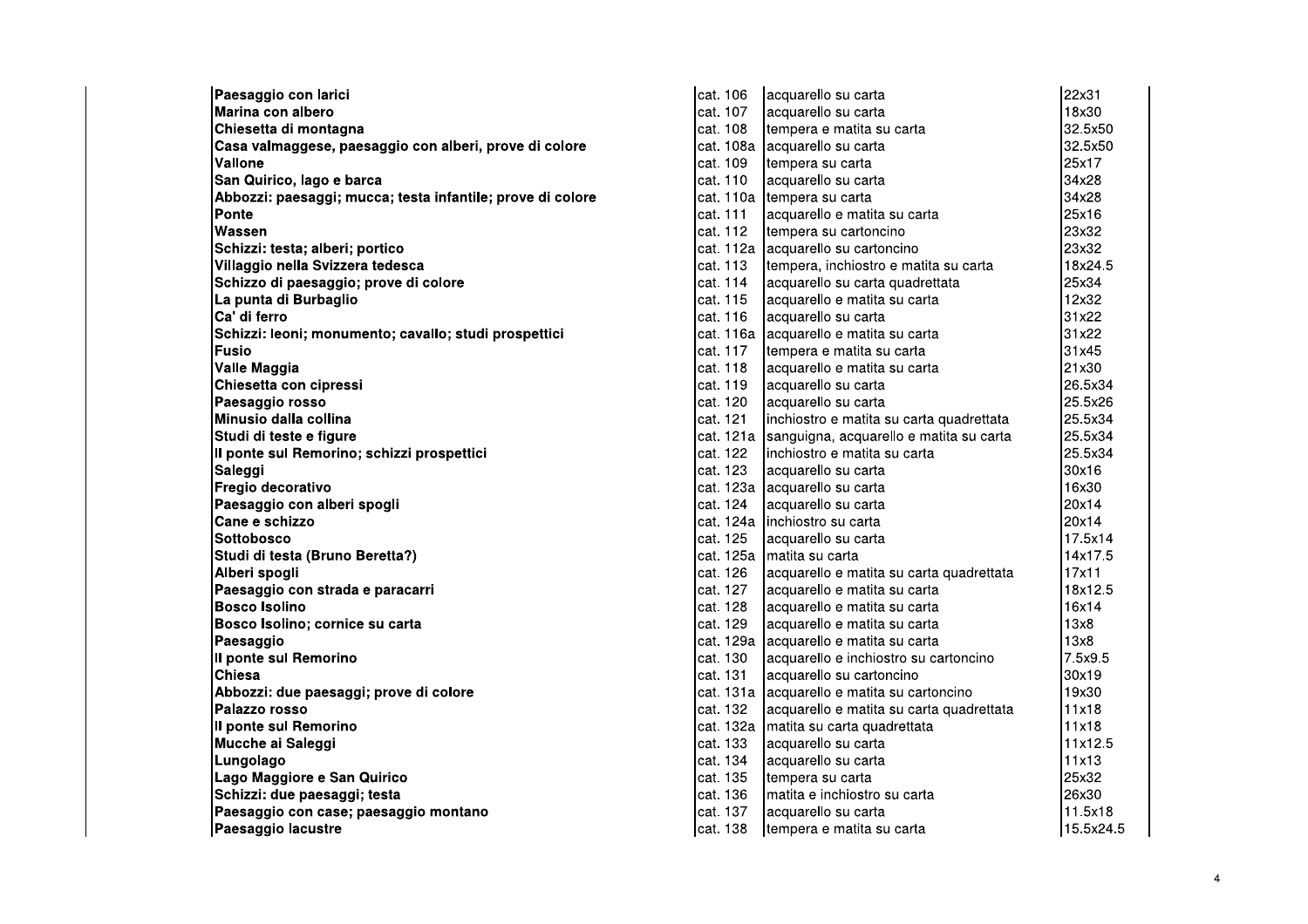|                   | Abbozzi: paesaggio con casa; sedia; portale alberi    |            | cat. 138a tempera e matita su carta | 15.5x24.5 |
|-------------------|-------------------------------------------------------|------------|-------------------------------------|-----------|
| 3. PAESAGGI       | Contadina con pecore                                  | cat. 139   | olio su cartone intelato            | 29x42.5   |
| <b>CON FIGURE</b> | Saleggi con mucche e figure                           | cat. 140   | olio e tempera su tavola            | 14x33     |
|                   | Contadina con gerla                                   | cat. 140a  | tempera su tavola                   | 33x14     |
|                   | Mucche all'Isolino                                    | cat. 141   | olio su cartone riportato su tela   | 39x77     |
|                   | <b>Mercato Locarnese</b>                              | cat. 142   | olio su tela                        | 25x34     |
|                   | L'Isolino con bambine                                 | cat. 143   | olio su tela                        | 40x60     |
|                   | <b>Bambine nel prato</b>                              | cat. 144   | olio su tavola                      | 29.5x40   |
|                   | Ritratti del pianista Otto Hegner, del dottor Vivanti | cat. 144a  | olio su tavola                      | 29.5x40   |
|                   | Lavandaia e oche a Burbaglio                          | cat. 145   | olio su cartone                     | 48x64     |
|                   | Riva con bagnanti                                     | cat. 146   | olio su tela                        | 21x29     |
|                   | II mercato di Locarno                                 | cat. 147   | olio su tavola                      | 18.5x35   |
|                   | II mercato di Locarno                                 | cat. 147a  | olio su tavola                      | 18.5x35   |
|                   | Saleggi con mucche                                    | cat. 148   | olio su tavola                      | 23.5x34.5 |
|                   | Schizzi: donna e bambino; studi di testa              | cat. 148a  | olio su tavola                      | 23.5x34.5 |
|                   | Saleggi con vacche al pascolo                         | cat. 149   | olio su tela                        | 25x34     |
|                   | Mucche al pascolo                                     | cat. 150   | olio su cartone incollato su tela   | 29x19     |
|                   | Arcobaleno con contadina                              | cat. 151   | olio su tela                        | 26x 20    |
|                   | <b>Brione sopra Minusio</b>                           | cat. 152   | olio su tavola                      | 23.5x32.5 |
|                   | Venezia - San Marco                                   | cat. 152a  | lolio su tavola                     | 32.5x23.5 |
|                   | Sant'Antonio                                          | cat. 153   | olio su tela                        | 40x75     |
|                   | Porto di Rivapiana                                    | cat. 154   | olio su tavola                      | 14x26     |
|                   | Inverno a Rivapiana                                   | cat. 155   | olio su cartone                     | 56.5x44   |
|                   | <b>Barcone</b>                                        | lcat. 156  | olio su tela                        | 33.5x22   |
|                   | Viottolo con figure                                   | cat. 157   | olio su tavola                      | 18x29.5   |
|                   | Donne al mercato                                      | cat. 157a  | olio su tavola                      | 18x29.5   |
|                   | Le reti                                               | cat. 158   | olio su tavola                      | 19.5x25   |
|                   | Venezia - Canal Grande                                | cat. 159   | olio su cartone intelato            | 39.5x28.5 |
|                   | Losone                                                | cat. 160   | olio su tavola                      | 13.5x18   |
|                   | Porto vecchio - Locarno                               | cat. 161   | olio su tela                        | 22x34     |
|                   | <b>Salina</b>                                         | cat. 162   | olio su tela                        | 57x42     |
|                   | Porto di Muralto                                      | cat. 163   | olio su tela                        | 38x74     |
|                   | II lago Maggiore dal Monte Verità                     | cat. 164   | olio su tavola                      | 20x17     |
|                   | Reti                                                  | cat. 165   | olio su tela                        | 65x98     |
|                   | II Lungolago di Locarno                               | cat. 166   | olio su tavola                      | 21x32     |
|                   | Scena di commedia: Dama e Arlecchino(?)               | cat. 166a  | olio su tavola                      | 32x21     |
|                   | Saleggi con mucche                                    | cat. 167   | olio su cartone                     | 15x24     |
|                   | Spiaggia con donne e reti                             | cat. 168   | tempera su cartone                  | 28x34     |
|                   | Sottobosco con contadina                              | cat. 169   | acquarello e tempera su carta       | 33x23     |
|                   | Contadina con mucca ai Saleggi                        | cat. 170   | acquarello e matita su carta        | 38x30     |
|                   | Abbozzi: studi di testa; figura; prove di colore      | lcat. 170a | acquarello su carta                 | 30x38     |
|                   | Mercato di Locarno                                    | lcat. 171  | inchiostro e acquarello su cartone  | 5.7x11    |
|                   | Brissago - portico della parrocchiale                 | cat. 172   | acquarello su carta                 | 20x17     |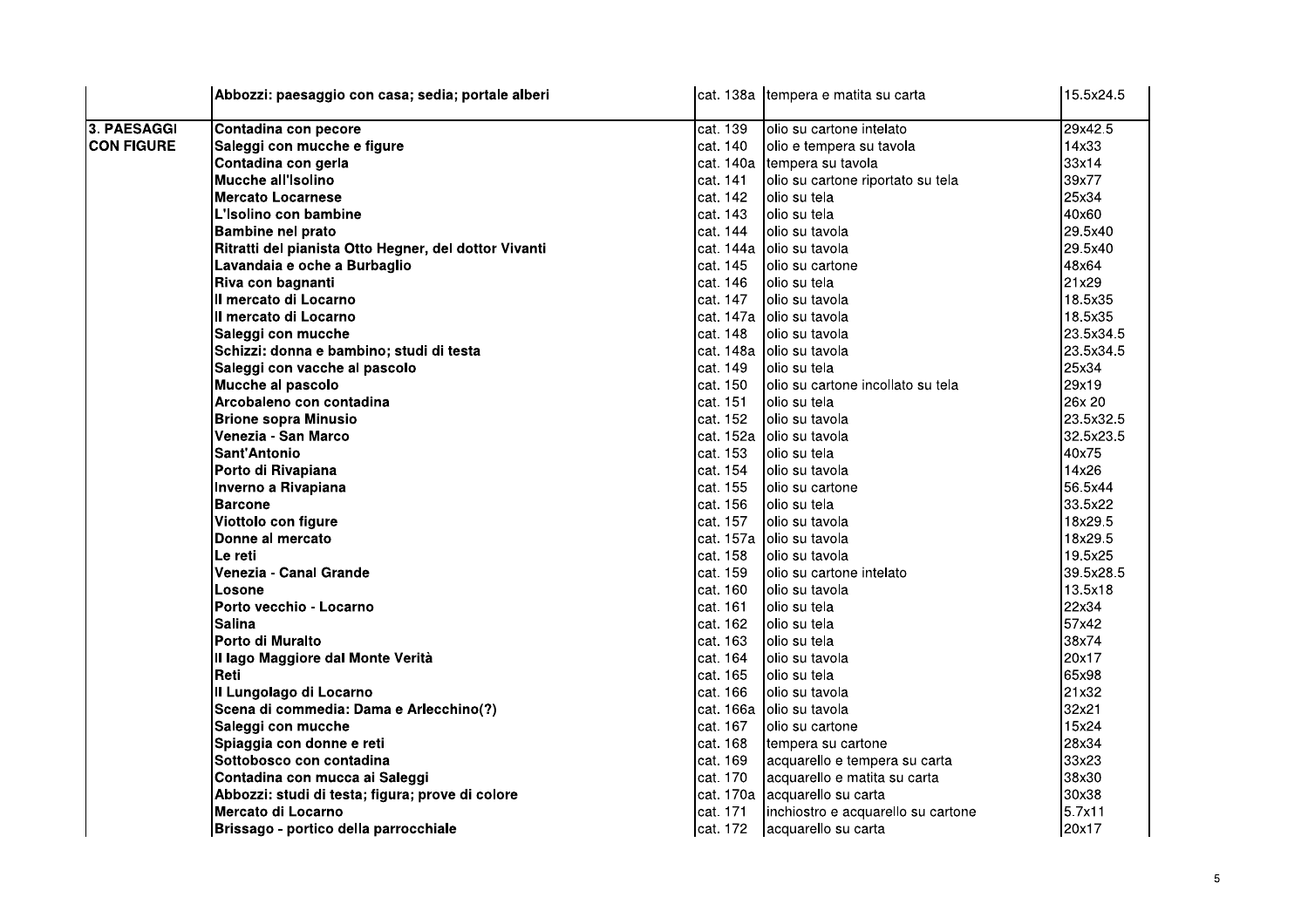|                   | <b>Madonna del Sasso</b>                         | cat. 173  | acquarello su carta                        | 23x18.5   |
|-------------------|--------------------------------------------------|-----------|--------------------------------------------|-----------|
|                   | Paesaggio                                        |           | cat. 173a acquarello e matita su carta     | 18.5x23   |
|                   | Il lago con una barca di pescatori               | cat. 174  | tempera e matita su carta                  | 25x35     |
|                   | Abbozzi: due visi                                | cat. 174a | matita su carta                            | 25x35     |
|                   | Paesaggio con figura                             | cat. 175  | tempera su carta                           | 25x35     |
|                   | Il mercato di Locarno                            | lcat. 176 | inchiostro e matita su carta               | 10x16.5   |
|                   | Paesaggio: contadina su di un sentiero           | cat. 177  | acquarello su carta                        | 19.5x25   |
|                   | Paesaggio lacustre                               | cat. 177a | matita su carta                            | 19.5x25   |
|                   |                                                  |           |                                            |           |
| 4. PAESAGGI       | <b>Narciso</b>                                   | cat. 178  | olio su tela                               | 38x68     |
| <b>ALLEGORICI</b> | <b>Narciso</b>                                   | cat. 179  | Iolio su cartone                           | 49x30     |
|                   | Studi di elementi architettonici                 | cat. 179a | tempera su cartone                         | 49x30     |
|                   | Sottobosco con ronda di spiriti                  | cat. 180  | lolio su tela                              | 12x27     |
|                   | Sottobosco con sorgente e nudi (Monte Verità)    | cat. 181  | olio su tela                               | 61x41     |
|                   | Apparizioni - Saleggi con figure danzanti        | cat. 182  | olio su tela                               | 40x75     |
|                   | <b>Narciso</b>                                   | cat. 183  | Iolio su cartone                           | 44x65     |
|                   | Donna in rosso (la verità)                       | cat. 184  | olio su tela                               | 18x13     |
|                   | Bosco - spiriti della natura                     | cat. 185  | tempera su carta                           | 24x18     |
|                   | Saleggi con nudi e pecore                        | cat. 186  | tempera e matita su carta                  | 21x39     |
|                   | <b>Filippo IV</b>                                | cat. 186a | Imatita su carta                           | 21x39     |
|                   | Streghe, diavoli, mucche                         | cat. 187  | inchiostro, tempera e matita su carta      | 19.5x27.5 |
|                   | <b>Schizzi</b>                                   |           | cat. 187a inchiostro su carta              | 19.5x27.5 |
|                   | Albero e streghe                                 | cat. 188  | matita su carta strappata                  | 18x15     |
|                   | Fregio decorativo, mascherone                    | cat. 188a | matita su carta                            | 18x15     |
|                   | Ronda di spiriti; figura a braccia alzate        | cat. 189  | linchiostro su carta                       | 11x18     |
|                   | Figure (macchie colorate)                        |           | cat. 189a acquarello e inchiostro su carta | 11x18     |
|                   | Ridda di streghe                                 | cat. 190  | acquarello e inchiostro su carta           | 20x18.5   |
|                   | Streghe e diavoli                                |           | cat. 190a matita su carta                  | 20x18.5   |
|                   | Abbozzi: studio di Narciso; busto classico       | cat. 191  | acquarello su carta                        | 24.5x18   |
|                   | Abbozzi: tre paesaggi; mucca e figura            |           | cat. 191a acquarello su carta              | 18x24.5   |
|                   | Figura femminile allegorica; abbozzi di figura   | cat. 192  | acquarello e matita su cartoncino          | 28x20     |
|                   | Abbozzi: nudo; alberi; contadina                 | cat. 192a | acquarello e matita su cartoncino          | 28x20     |
|                   | Saleggi con nudi e cigni                         | cat. 193  | tempera su carta                           | 37x25     |
|                   |                                                  |           |                                            |           |
| 5. DIPINTI        | Testa di cane                                    | cat. 194  | olio su cartone appoggiato su tavola       | 33x23     |
| <b>VARI</b>       | Figura femminile, testa, prove di colore         | cat. 194a | matita e olio su tavola                    | 33x23     |
|                   | Il Duomo di Milano                               | cat. 195  | olio su tela                               | 130x80    |
|                   | Venezia - Gruppo di case                         | cat. 196  | lolio su tela                              | 50x27     |
|                   | Studio di pecore                                 | cat. 197  | lolio su tavola                            | 24x45     |
|                   | Abbozzi: casa, testa, cieco                      | cat. 197a | lolio su tavola                            | 24x45     |
|                   | Boccalino con fiori                              | cat. 198  | olio su tela                               | 28x20     |
|                   | Cespuglio con fiori                              | cat. 199  | olio su tela                               | 33x23     |
|                   | Balcone di casa Franzoni                         | cat. 200  | olio su tela                               | 128x63    |
|                   | Schizzi per la decorazione del teatro di Locarno | lcat. 201 | lolio su tela                              | 25x31     |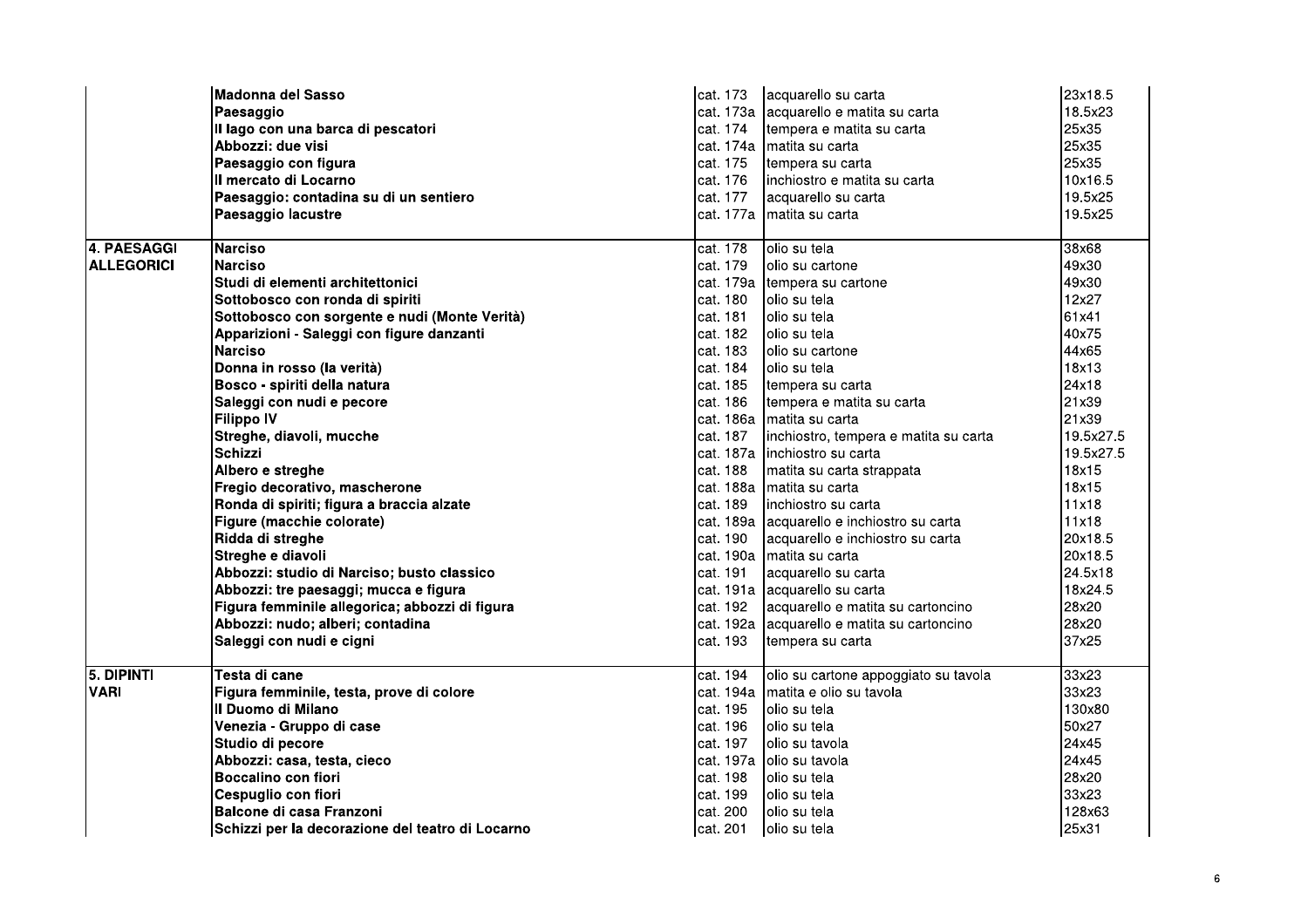| I fiori della Ebe                                           |
|-------------------------------------------------------------|
| Mucca con vitellino                                         |
| <b>Balcone con fiori</b>                                    |
| Abbozzi: prove di colore; paesaggio; figura                 |
| Scenetta settecentesca                                      |
| Paesaggio lacustre, studio di testa, astri                  |
| Due bambini in giardino                                     |
| La chiesa di Maggia - interno                               |
| Testa di Cristo                                             |
| Cavalletta                                                  |
| Ottobre - La Madonna del Sasso                              |
| Gennaio - Ca' di ferro                                      |
| Bozzetti per la decorazione del teatro di Locarno:          |
| Putti danzanti                                              |
| Putti danzanti                                              |
| Fauno con i piatti                                          |
| Putti danzanti                                              |
| Fauno con i piatti                                          |
| Molière                                                     |
| Fauno con i piatti                                          |
| Abbozzo per la decorazione di un soffitto; testa            |
| "Et ressurexit"                                             |
| (bozzetto per la decorazione di una cappella cimiteriale)   |
| Schizzi: due teste femminili                                |
| Fiori di campo                                              |
| Fiori di campo e putti                                      |
| Mucca al pascolo                                            |
| Studi di pecore                                             |
| Abbozzi: studio per Narciso, cavaliere                      |
| Soffioni                                                    |
| Abbozzi: barca sull'acqua, testa di Cristo, prove di colore |
| Tre studi di nudo: interno                                  |
| Due aironi in volo                                          |
| Calice                                                      |
| Abbozzi:                                                    |
| salotto con due figure al camino                            |
| Madonna in trono; due gambe; vasi con fiori prove di colore |
| testa infantile; testa femminile; profilo; nudo             |
| scena evangelica; teste                                     |
| Caricature                                                  |
| Barca a vela                                                |
| Paesaggio; streghe; studi prospettici                       |
| <b>Motivo architettonico</b>                                |
| Profilo di uomo baffuto                                     |

| cat. 202  | olio su tela                                   | 55x34     |
|-----------|------------------------------------------------|-----------|
| cat. 203  | olio su tela                                   | 36x57     |
| cat. 204  | olio su cartone                                | 26x37     |
| cat. 204a | tempera su cartone                             | 26x37     |
| cat. 205  | olio su cartone                                | 25x34     |
| cat. 205a | tempera su cartone                             | 25x34     |
| cat. 206  | olio su tela                                   | 42x31     |
| cat. 207  | olio su tela                                   | 70.5x50   |
| cat. 208  | tempera su carta                               | 13x8      |
| cat. 209  | acquarello su carta                            | 23x31     |
| cat. 210  | acquarello e matita su carta                   | 12x10.5   |
| cat. 211  | acquarello e matita su carta                   | 12x10.5   |
| cat. 212  | acquarello su carta                            | 14x28     |
| cat. 212a | acquarello su carta                            | 12x24     |
| cat. 213  | acquarello su carta                            | 9.5x9.5   |
| cat. 214  | acquarello su carta di giornale                | 9x25      |
| cat. 215  | acquarello su carta                            | 9.5x11    |
| cat. 216  | inchiostro e matita su carta                   | 9x9       |
| cat. 217  | matita su carta                                | 12.5x11   |
| cat. 218  | acquarello su carta                            | 50x61     |
| cat. 219  | acquarello e matita su cartone                 | 42x55     |
| cat. 219a | pastello e matita colorata su cartone          | 42x55     |
| cat. 220  | acquarello su carta                            | 65x25     |
| cat. 220a | acquarello su carta                            | 65x25     |
| cat. 221  | tempera e matita su carta incollata su cartone | 42x28     |
| cat. 222  | tempera su carta                               | 34x50     |
| cat. 222a | tempera su carta                               | 34x50     |
| cat. 223  | tempera su carta                               | 46x32.5   |
| cat. 224  | acquarello su carta                            | 24x31     |
| cat. 224a | acquarello su carta                            | 24x31     |
| cat. 225  | acquarello e matita su carta                   | 18x21     |
| cat. 226  | tempera su carta                               | 32x25     |
| cat. 226a | tempera e matita su carta                      | 32x25     |
| cat. 227  | acquarello su carta                            | 30x22     |
| cat. 227a | acquarello e matita su carta                   | 30x22     |
| cat. 228  | acquarello su carta                            | 40x65     |
| cat. 228a | matita su carta                                | 40x65     |
| cat. 229  | inchiostro su carta quadrettata                | 35x20.5   |
| cat. 229a | inchiostro su carta quadrettata                | 35x20.5   |
| cat. 230  | matita su carta quadrettata                    | 14.5x10.5 |
| cat. 230a | matita su carta                                | 14.5x10.5 |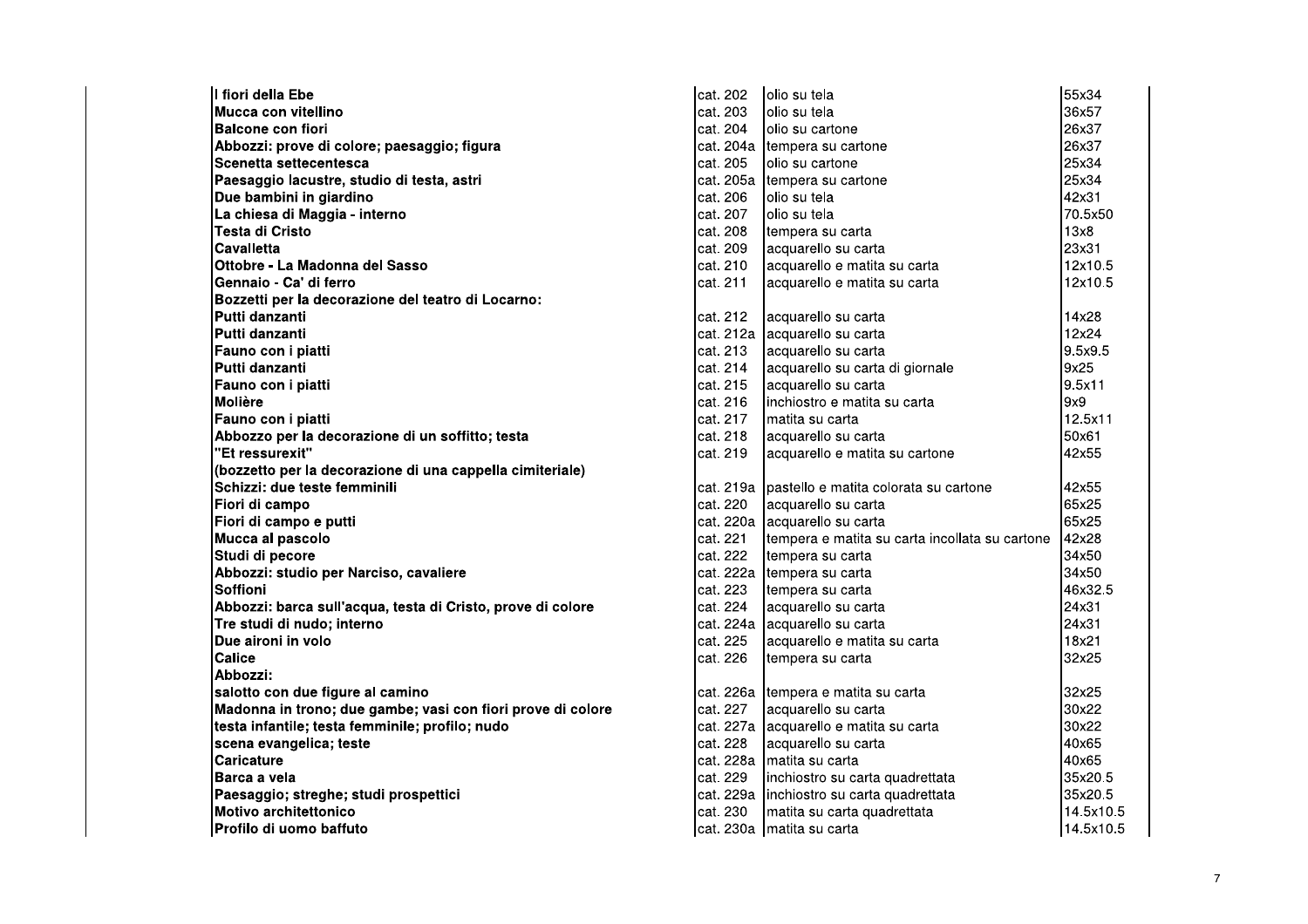|                  | Leone                                                            | cat. 231  | matita su carta                          | 13.5x13   |
|------------------|------------------------------------------------------------------|-----------|------------------------------------------|-----------|
|                  | Natività: contadina con gerla; scena sacra                       | cat. 232  | matita e acquarello su carta             | 10x17     |
|                  | <b>Albero</b>                                                    | cat. 232a | Imatita su carta                         | 10x17     |
|                  | Schizzi: cani; il dottor Vivanti; soffione; abbozzo di paesaggio | cat. 233  | matita e acquarello su carta             | 34x22     |
|                  | <b>Ritratto di Bruno Beretta</b>                                 | cat. 233a | Imatita su carta                         | 22x34     |
|                  | Studio di pecore                                                 | cat. 234  | acquarello e matita su carta             | 18x24.5   |
|                  | Schizzi; pecore; teste; fregio architettonico                    | cat. 234a | matita su carta                          | 18x24.5   |
|                  | Salotto con piano a coda                                         | cat. 235  | acquarello su carta                      | 20.5x29   |
|                  | Paesaggio e prova di colore                                      |           | cat. 235a acquarello su carta            | 20.5x29   |
|                  | Via Nassa a Lugano                                               | cat. 236  | acquarello e matita su carta             | 14.5x8.5  |
|                  | Profili di teste                                                 | cat. 236a | Imatita su carta                         | 14.5x8.5  |
|                  | Portico e casa a Cevio                                           | cat. 237  | tempera e matita su carta                | 18x13     |
|                  | <b>Albero</b>                                                    | cat. 238  | acquarello e matita su carta             | 25x35     |
|                  | Studi: otto teste e quattro figure                               | cat. 238a | acquarello e matita su carta             | 25x35     |
|                  | Leone                                                            | cat. 239  | matita su carta                          | 11.5x10   |
|                  | Leonessa                                                         | cat. 240  | matita su carta                          | 13x15     |
|                  | Pecore                                                           | cat. 241  | matita su carta                          | 15x10     |
|                  | <b>Marchionn</b>                                                 | cat. 242  | matita, inchiostro e acquarello su carta | 13x8      |
|                  | III biroccio                                                     | cat. 243  | matita su carta                          | 10x14     |
|                  |                                                                  |           |                                          |           |
| 6. STUDI         | Figura in costume rosso                                          | cat. 244  | olio su tela                             | 19x12     |
| <b>DI FIGURE</b> | Donna in chimono                                                 | cat. 245  | olio su carta                            | 25.5x17   |
|                  | Contadina, gerla, capra                                          | cat. 246  | lolio su tela                            | 42x32     |
|                  | Lavandaia                                                        | cat. 247  | lolio su tavola                          | 17.5x22   |
|                  | Il balcone di casa Franzoni                                      |           | cat. 247a Iolio su tavola                | 22x17.5   |
|                  | <b>Nudo femminile</b>                                            | cat. 248  | olio su tela                             | 53x26     |
|                  | Gruppo sul prato                                                 | cat. 249  | lolio su tavola                          | 25x35     |
|                  | Paesaggio lacustre - punta di Burbaglio                          |           | cat. 249a olio su tavola                 | 25x35     |
|                  | Contadina con gerla e fazzoletto giallo                          | cat. 250  | tempera su carta                         | 31x25     |
|                  | Abbozzi: paesaggio notturno; sedia e quadro                      | cat. 250a | tempera su carta                         | 31x25     |
|                  | Tre bambine in giardino                                          | cat. 251  | tempera su carta                         | 28x37     |
|                  | Guerriero tedesco                                                | cat. 252  | matita su carta                          | 44x30.5   |
|                  | Testa di frate                                                   | cat. 253  | matita su carta                          | 32.5x29.5 |
|                  | <b>Bicchiere con fiori</b>                                       | cat. 253a | acquarello su carta                      | 32.5x29.5 |
|                  | Uomo seduto che beve; pecore; abbozzi di visi; decorazioni       | cat. 254  | Imatita e inchiostro su carta            | 11x18     |
|                  | Paesaggio marino con figure; abbozzi di visi                     | cat. 254a | matita e acquarello su carta             | 11x18     |
|                  | Contadina con gerla e cesto                                      | cat. 255  | acquarello, inchiostro e matita su carta | 17.5x11   |
|                  | Due figure; prove di colore                                      | cat. 255a | acquarello e matita su carta             | 17.5x11   |
|                  | Donne al mercato; prove di colore; due teste                     | cat. 256  | acquarello su carta                      | 18x21.5   |
|                  | Paesaggio; strada e figura                                       | cat. 256a | matita, inchiostro e acquarello su carta | 21.5x18   |
|                  | Tre contadini                                                    | cat. 257  | tempera su carta                         | 27x21     |
|                  | Odalisca                                                         | cat. 258  | acquarello su carta                      | 20.5x19   |
|                  | Figura con berretto, cornice decorativa                          | cat. 259  | acquarello su cartone                    | 15x10.5   |
|                  | Contadina                                                        | cat. 260  | acquarello su carta                      | 12.5x9    |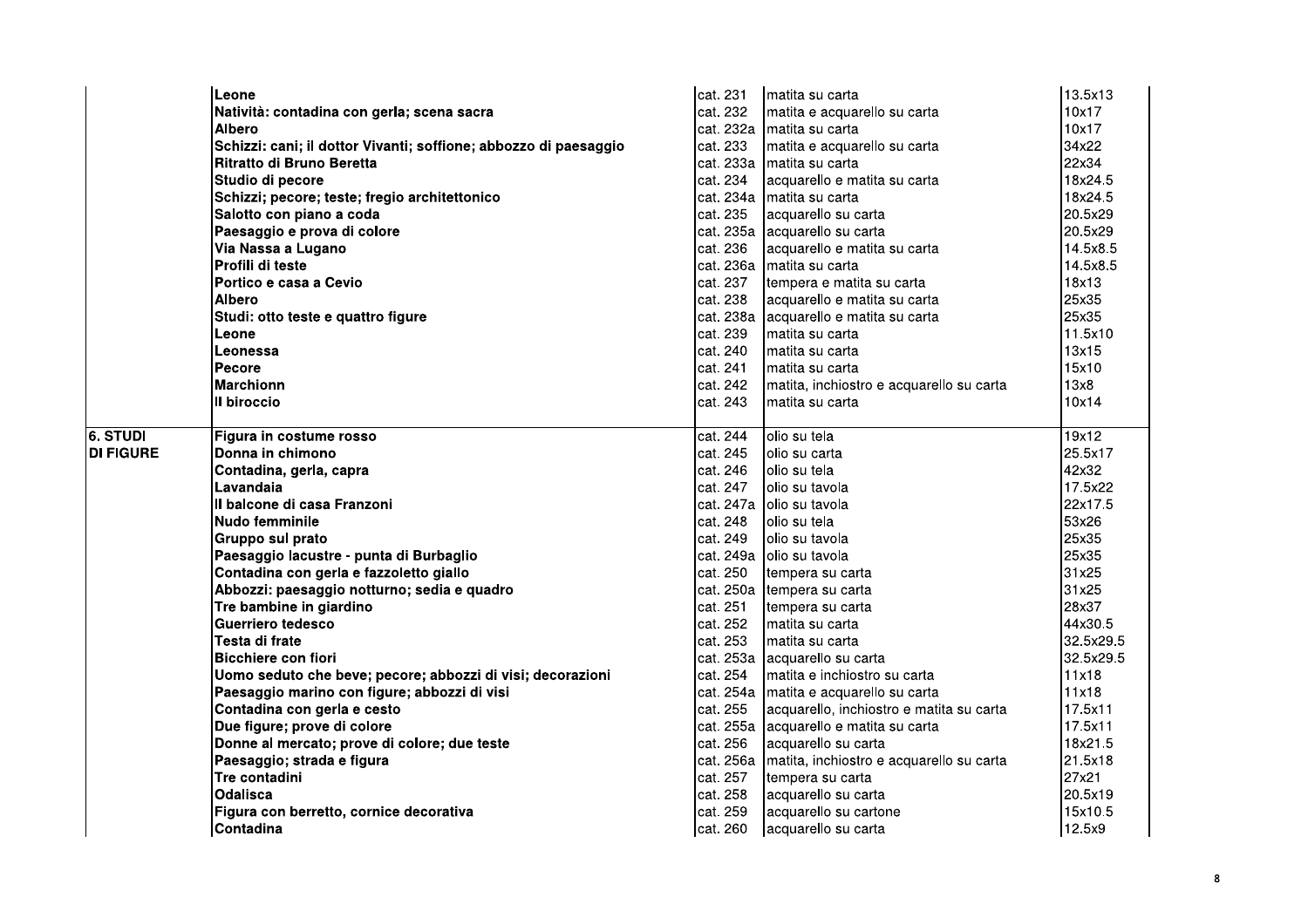|             | Abbozzi: gambe; viso                                            |           | cat. 260a Imatita su carta   | 12.5x9    |
|-------------|-----------------------------------------------------------------|-----------|------------------------------|-----------|
|             | Lavandaie                                                       | cat. 261  | acquarello e matita su carta | 8x14      |
|             | Abbozzi: uomo con bastone; testa; frammento di figura           | cat. 262  | Imatita su carta             | 10.5x5.5  |
|             | Figura di uomo con bastone                                      | cat. 262a | Imatita su carta             | 10.5x5.5  |
|             | Donna seduta                                                    | cat. 263  | Imatita su carta             | 11.5x10   |
|             | Preti                                                           | cat. 264  | Imatita su carta             | 11x9.5    |
|             | <b>Contadine</b>                                                | cat. 265  | matita su carta              | 15x10     |
|             | Delta della Maggia                                              | lcat. 266 | lolio su tela                | 17x12.5   |
|             | <b>Tramonto</b>                                                 | lcat. 267 | Iolio su tela                | 11.5x15   |
|             |                                                                 |           |                              |           |
| 7. VARIO    | Tempesta                                                        |           | olio su tela                 | 200x150   |
|             | Le reti                                                         |           | olio su cartone              | 19x24.5   |
|             | Alberi spogli                                                   |           | acquerello su carta          |           |
|             | Isolino                                                         |           | acquerello su carta          | 18x24     |
|             | San Quirico / Rivapiana                                         |           | lolio su carta intelata      | 18x38     |
|             | <b>IRitratto di uomo</b>                                        |           | lmatita su carta             |           |
|             | <b>IDicembre</b>                                                |           | Icarboncino su carta         | 21.5x27.5 |
|             | 3 putti danzanti                                                |           | acquerello su carta          | 7.5x15.5  |
|             | Senza titolo                                                    |           | lolio su carta               | 11.5x8    |
|             | Senza titolo                                                    |           | acquerello su carta          |           |
|             | Senza titolo                                                    |           | acquerello su carta          |           |
|             |                                                                 |           |                              |           |
| $6.$ ALTRO  |                                                                 |           |                              |           |
| <b>AAVV</b> | 5 incisioni di autori vari, 1 china sangunia lavata e 1 disegno |           | stampe su carta              |           |
| Luigi Rossi | Donna nel prato                                                 |           | lolio su tela                |           |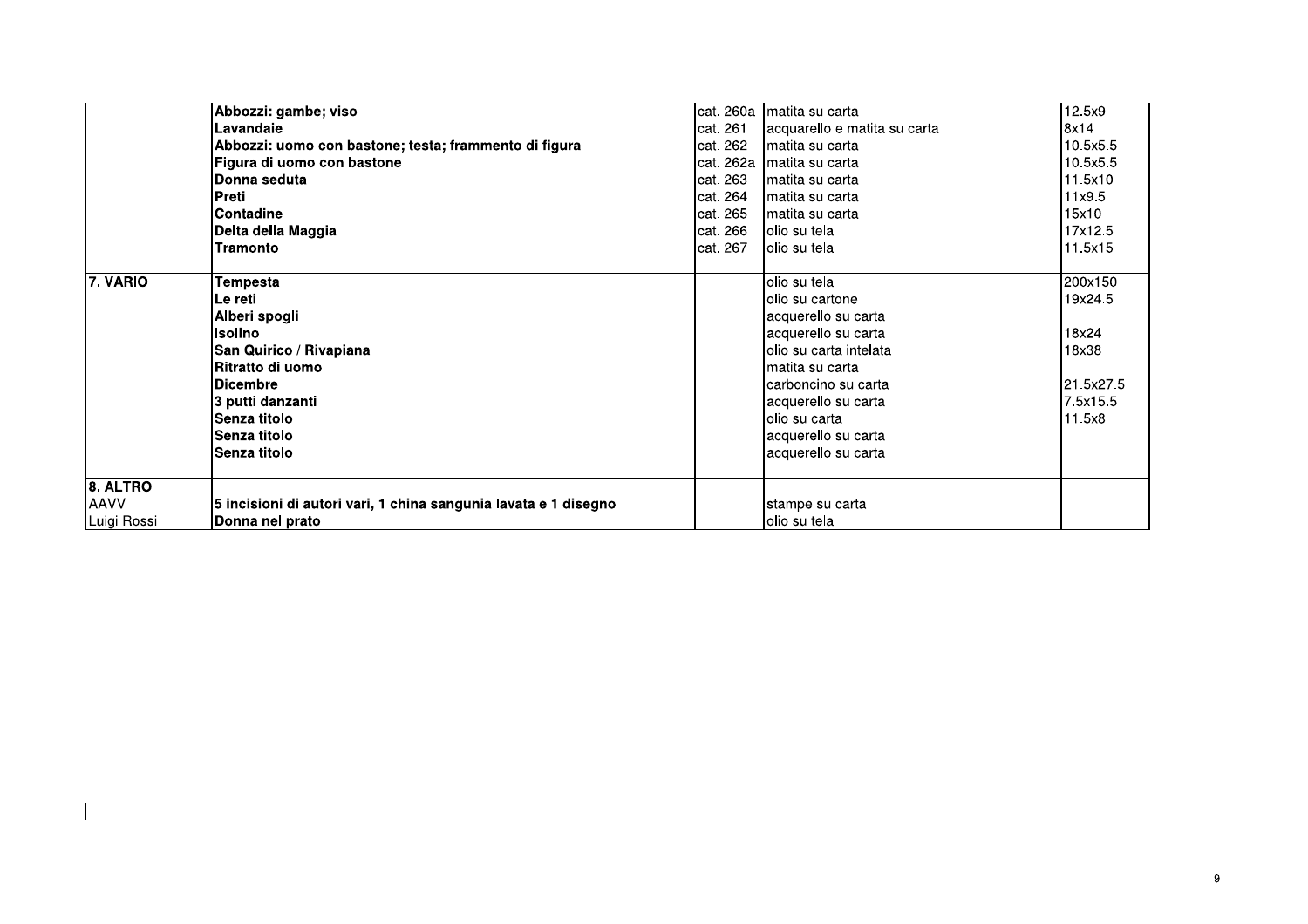## ALLEGATO A) rogito n. 3657

| APPAC |    | E CARTA                                                                     |
|-------|----|-----------------------------------------------------------------------------|
| AUTO. |    | $\mathbb{E}[\mathbb{E}^{\mathbb{E}}] = \mathbb{E}[\mathbb{C}^{\mathbb{E}}]$ |
| MA    | 图文 | $-1.8A$                                                                     |
| TPPO  |    | 0.3301                                                                      |
|       |    |                                                                             |

### STATUTI  $d$ ella

### "FONDAZIONE FILIPPO FRANZONI"

#### 1. Nome e sede

Sotto la denominazione "Fondazione Filippo Franzoni" è costituita una Fondazione a' sensi degli art. 80 e segg. CCS e secondo i presenti statuti.

La Fondazione ha sede a Locarno.

Il Consiglio di Fondazione, detto in seguito CdF, può trasferire la sede in altra località.

2. Scopo

La Fondazione ha lo scopo di conservare l'opera pittorica di Filippo Franzoni e di facilitarne la conoscenza da parte degli studiosi e del pubblico,

- a) promuovendo e sostenendo in particolare la ricerca, lo studio e la pubblicazione delle opere del pittore e di ogni materiale riguardante la sua vita, l'attività artistica e l'ambiente storico in cui ha vissuto;
- b) promuovendo o sostenendo, con studiosi e collezionisti, l' esposizione in pubblico di opere di Filippo Franzoni, in modo permanente o limitato nel tempo;
- c) acquistando o ricevendo in donazione altre opere del pittore e ulteriore documentazione sull'artista.

### 3. Patrimonio



Sono destinate, quale proprietà della Fondazione, tutte le opere di Filippo Franzoni (oli, acquarelli, tempere, disegni, carboncini, ecc.) finora di singola proprietà di Pia e Luca Balli-Franzoni e indicate nella lista-inventario annessa ai presenti statuti quale ALLEGATO 1).

rum " the the

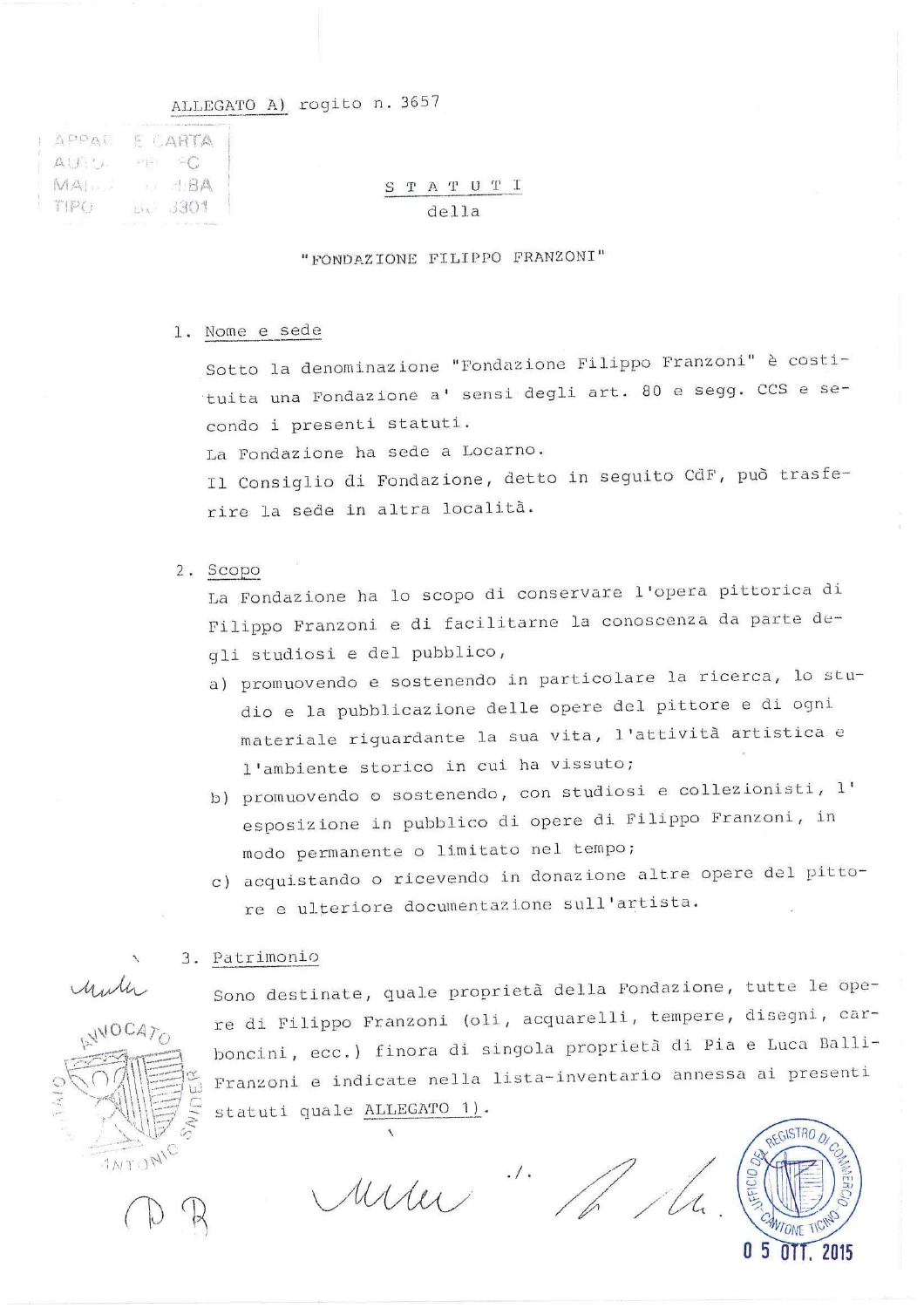SPAR & CARTA  $25.55$  FC **ABIBA**  $5.4 -$ M. 3301  $r_1 p_1$ 

Le opere di Filippo Franzoni, di proprietà della Fondazione, sono attualmente custodite nelle abitazioni dei due precedenti proprietari Pia e Luca Balli-Franzoni. Le opere sono pure depositate nei musei e nelle esposizioni, secondo accordi stipulati tra la Fondazione e gli enti pubblici o privati interessati. La Fondazione è dotata inoltre di un capitale iniziale di

fr. 4000 .-- (quattromila) che potrà essere ulteriormente incrementato da sovvenzioni o da altre fonti.

### 4. Organi della Fondazione

Essi sono:

- a) il Consiglio di Fondazione
- b) l'Ufficio di Controllo

Il Consiglio di Fondazione è composto da 3 a 7 membri. Per il primo quinquennio la designazione delle persone e il numero sono stabiliti dai fondatori.

In sequito dal CdF medesimo.

Nella scelta delle persone, si terrà conto, oltre che della parentela, anche della necessità di garantire la destinazione delle opere del pittore Franzoni agli scopi indicati dallo statuto. Il CdF si costituisce da sè nominando nel proprio seno il Presidente, il Vice-presidente ed il Segretario.

La durata in carica dei membri del CdF è di cinque anni.

Il primo periodo scadrà il 31 dicembre 1991.

E' ammessa la rieleggibilità anche in forma tacita.

I membri del CdF esercitano la loro funzione a titolo onorifico, salvo il rimborso di eventuali spese vive.

In caso di vacanze durante il periodo di nomina, il CdF designerà per cooptazione, vale a dire a cura dei membri del CdF in carica, il successore o i successori, i quali termineranno il periodo di carica del predecessore.

Il CdF è convocato dal Presidente o dal Vicepresidente e provvede al conseguimento dello scopo della Fondazione, e a curarne  $qe \perp$ a **REGISTRO** O stione.

 $72715$ 

July ... M. M.



 $2.$